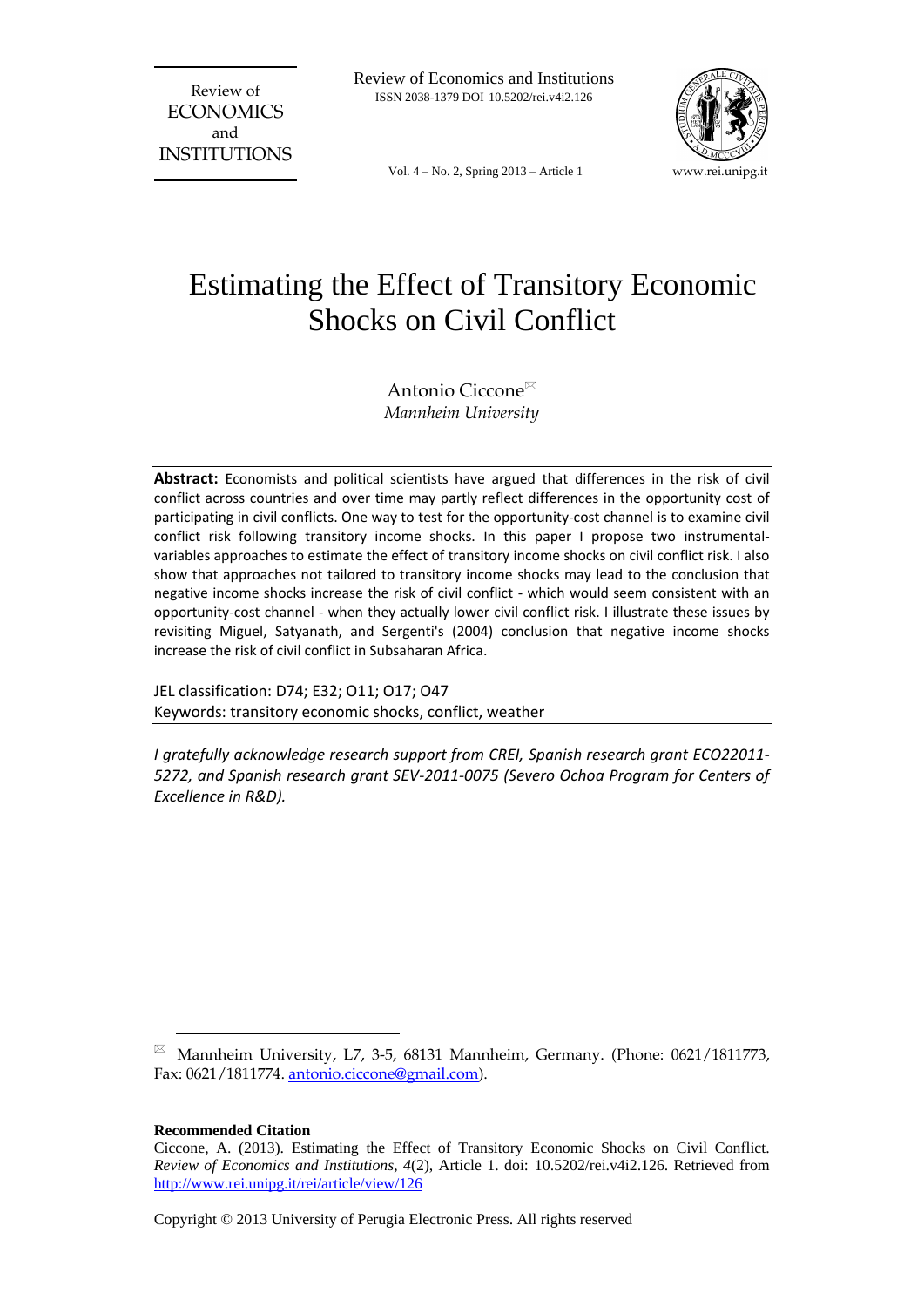## **1 Introduction**

Political scientists, economists, and climate-change researchers have recently been investigating the effect of weather and weather-driven economic changes on the risk of civil conflict (e.g. Miguel et al. 2004; Burke et al. 2009; Buhaug, 2010; Ciccone, 2011; Hsiang et al. 2011). One of the main empirical issues is whether civil conflict risk is related to weather shocks – unpredictable deviations from normal (average) weather – and weather-induced income shocks. This question is of special interest in economics and political sciences where it has been argued that differences in the risk of civil conflict across countries and over time may be partly driven by differences in the opportunity cost of participating in civil conflicts (e.g. Collier and Hoeffler, 1998; Fearon and Laitin, 2003; Miguel et al. 2004). In many underdeveloped economies, the opportunity cost of participating in civil conflicts mainly consists of foregone agricultural production and agricultural productivity depends on weather. By examining the effect of weather shocks and weather-induced income shocks on civil conflict risk, we may therefore learn if civil conflict is partly driven by the opportunity cost of participation.

In theory, differences in the opportunity cost of participating in civil conflicts should translate into differences in civil conflict risk as they change the cost relative to the prize of fighting (e.g. Fearon, 2007; Chassang and Miquel, 2009). A difficulty faced by empirical researchers wanting to test for the opportunity-cost channel is that the prize of fighting is generally unobservable and will often move in the same direction as the opportunity cost. For example, in low-productivity countries both the opportunity cost of fighting and the prize should be lower than in high-productivity countries. Hence, as emphasized by Fearon (2007), the opportunity-cost argument does not imply that civil conflict should be more prevalent in low-productivity countries. For similar reasons, it is hard to test for the opportunity-cost effect by examining civil conflict risk following adverse economic shocks. Many shocks have long-lasting economic effects and will therefore affect the prize of participating in a civil conflict as well as the opportunity cost.

As made clear by Chassang and Miquel's (2009) theoretical analysis, one way to test for the opportunity-cost effect is to examine civil conflict risk following (transitory) income shocks that affect contemporaneous but not long-run productivity. Such shocks should change the opportunity cost of fighting but not the (generally unobservable) prize and therefore affect civil conflict risk if at least some conflicts are triggered by changes in the opportunity cost of participation. Estimation of the effect of transitory income shocks on civil conflict risk is still not fully understood however. In this paper I argue that the appropriate approach has to be tailored to the (lack of) persistence of the income shocks. The failure to do so may lead to the conclusion that adverse income shocks increase the risk of civil conflict – which would seem to confirm the opportunity-cost effect – when they actu-

Copyright © 2013 University of Perugia Electronic Press. All rights reserved 2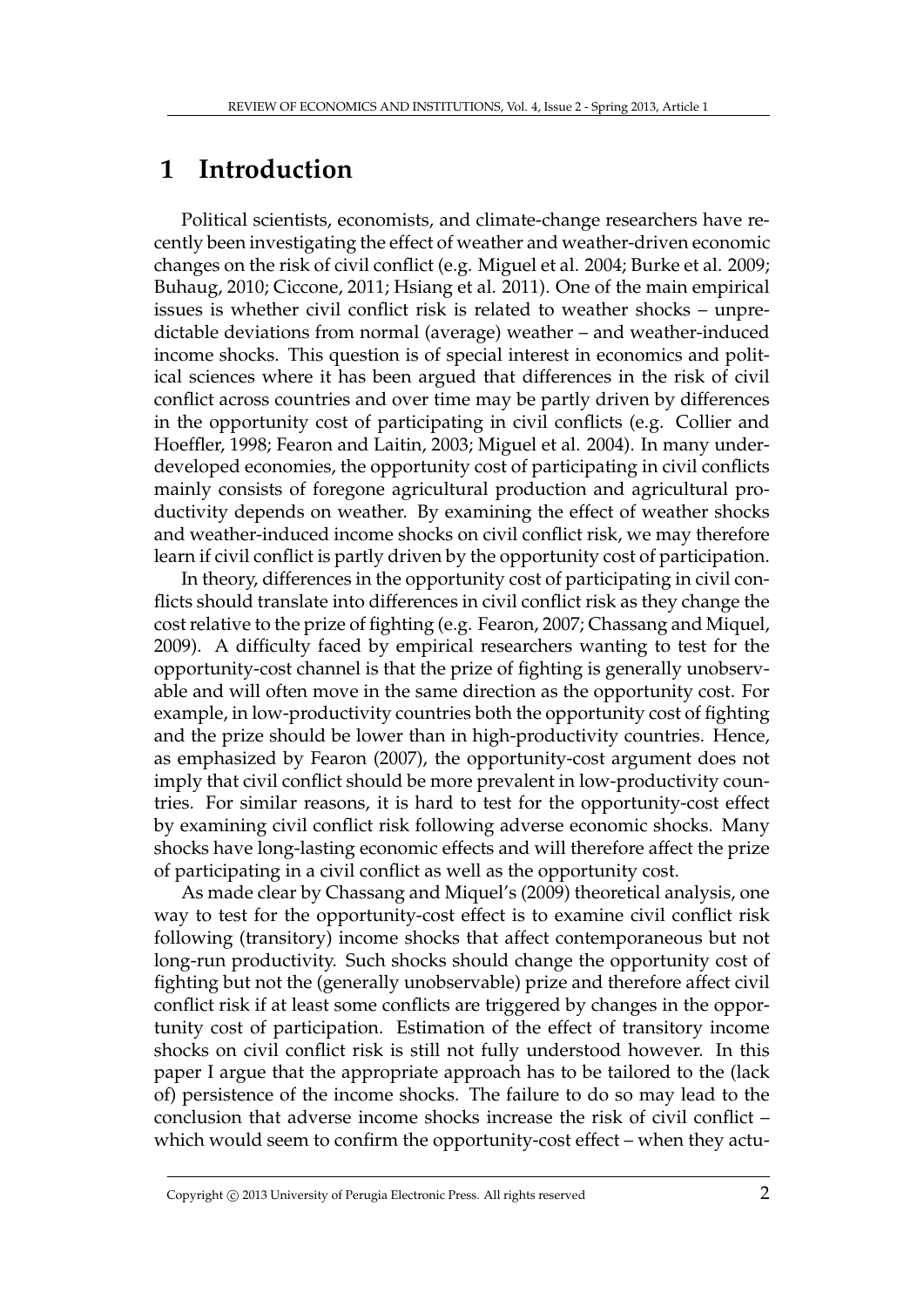ally lower civil conflict risk. I illustrate this point by revisiting Miguel et al.'s (2004) conclusion that adverse rainfall shocks and income shocks increase the risk of conflict in Subsaharan Africa. My empirical analysis reaches the opposite conclusion.

The remainder of the paper is structured as follows. Section 2 considers the direct effect of rainfall shocks on civil conflict risk, building extensively on Ciccone (2011). Section 3 contains the main analysis. I present two empirical approaches to estimate the effect of transitory income shocks on civil conflict using rainfall shocks as an instrument and illustrate the two approaches using Miguel et al.'s (2004) dataset.

# **2 Rainfall and Civil Conflict**

Two different empirical approaches have been used in the literature to examine the direct effect of rainfall on civil conflict risk. One approach relates civil conflict risk to year-on-year rainfall growth rates while the other relates conflict risk to rainfall levels. I present the two approaches and discuss their advantages and disadvantage. Following Ciccone (2011) I conclude that the rainfall level approach is preferable if the objective is to identify the effect of rainfall shocks on conflict risk.

### *2.1 Rainfall Growth Rates versus Rainfall Levels*

Miguel et al. (2004) and Miguel and Satyanath (2010, 2011) investigate the effect of rainfall on the risk of civil conflict by relating civil conflict risk in country  $c$  and year  $t$  to year-on-year rainfall growth using the following (linear-probability) model

$$
Conflict_{ct} = \theta_c + \gamma_c t + \beta_0 RainGrowth_{ct} + \beta_1 RainGrowth_{ct-1} + u_{ct}.
$$
 (1)

*Conflict<sub>ct</sub>* is a  $0/1$  variable capturing whether a civil conflict started in year t or alternatively whether there was a conflict in year  $t$ . Year  $t$  rainfall growth refers to the growth rate of annual rainfall between year t and  $t - 1$ . The country specific trend  $\theta_c + \gamma_c t$  is meant to capture that conflict is more likely in some countries for a variety of (difficult to observe) reasons and that conflict risk may evolve differently across countries. Other factors affecting the risk of civil conflict are captured by the residual  $u_{ct}$ . Using the log approximation for growth rates,  $RainGrowth_{ct} = \ln Rain_{ct} - \ln Rain_{ct-1}, (1)$  can be written as

$$
Conflict_{ct} = \theta_c + \gamma_c t + \beta_0 (\ln Rain_{ct} - \ln Rain_{ct-1}) + \beta_1 (\ln Rain_{ct-1} - \ln Rain_{ct-2}) + u_{ct}.
$$
\n(2)

A second approach relates civil conflict risk to how much it rained in different years instead of year-on-year rainfall growth. This approach is used in Ciccone (2011) who estimates

$$
Conflict_{ct} = \theta_c + \gamma_c t + \alpha_0 \ln Rain_{ct} + \alpha_1 \ln Rain_{ct-1} + \alpha_2 \ln Rain_{ct-2} + u_{ct} \quad (3)
$$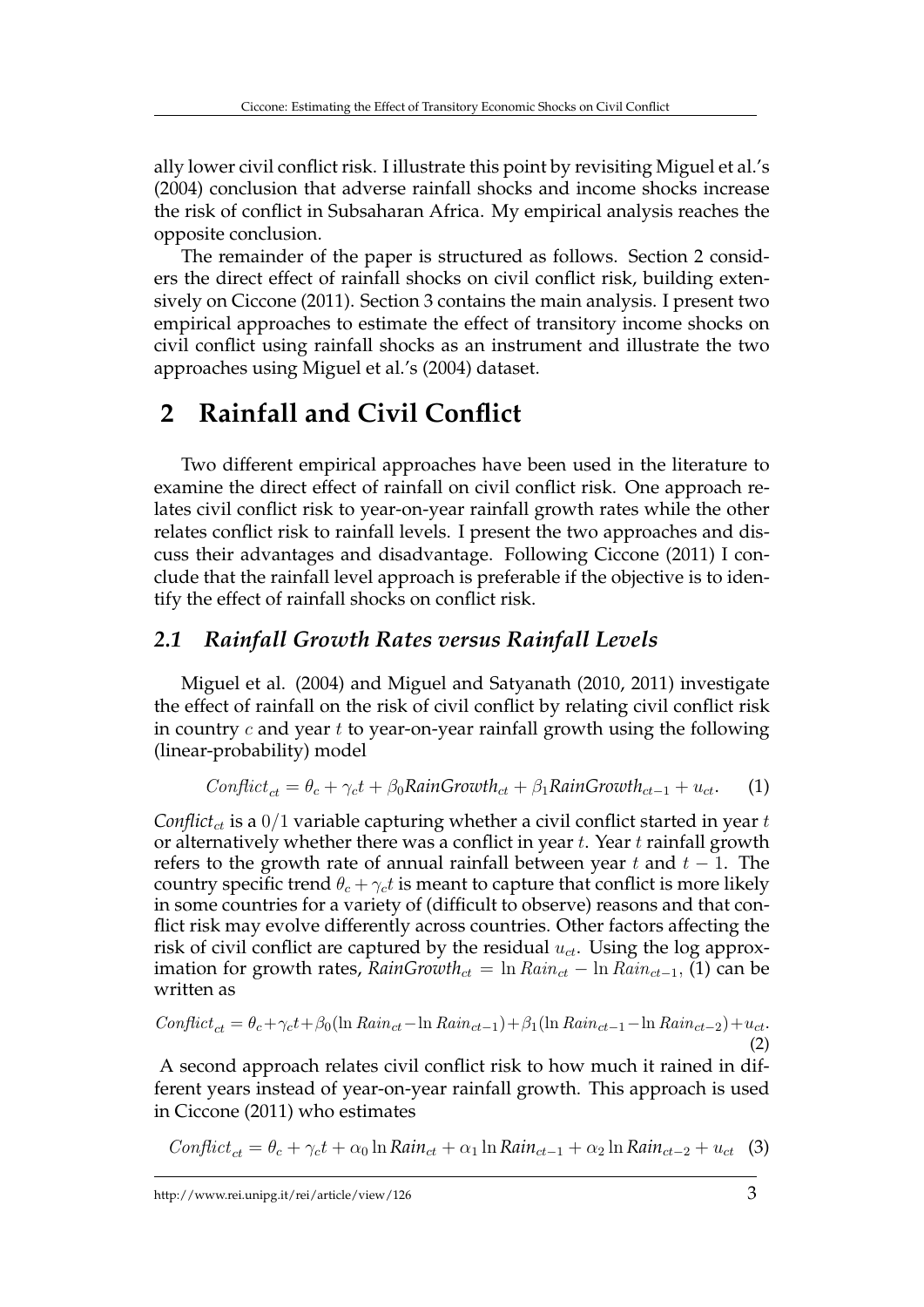where  $\ln \text{Rain}_{ct}$  denotes rainfall levels measured in log points.

Which approach is preferable? If the objective is descriptive, (2) is evidently preferable if one wants to describe the partial correlations between civil conflict risk and year-on-year rainfall growth rates at different lags, while (3) is preferable if one wants to describe the partial correlations between conflict risk and rainfall levels at different lags. If the objective is prediction or hypothesis testing, (3) is preferable as it is more general and encompasses (2) as a special case ( $\alpha_0 = \beta_0$ ,  $\alpha_1 = \beta_1 - \beta_0$ , and  $\alpha_2 = -\beta_1$ ). Finally, if the objective is to determine the effect of unpredictable changes in rainfall (rainfall shocks) on civil conflict, (2) is preferable if rainfall levels follow a random walk, that is ln  $Rain_{ct} = \ln Rain_{ct-1} + \varepsilon_{ct}$  (rainfall shocks have permanent effects on rainfall levels). In this case  $\beta_0$  and  $\beta_1$  capture the effect of (permanent) rainfall shocks  $\varepsilon_{ct}$  and  $\varepsilon_{ct-1}$  on the risk of civil conflict. On the other hand, (3) is preferable if rainfall levels are mean reverting (rainfall shocks are transitory). Using (2) instead of (3) if rainfall levels are mean reverting can result in unwarranted conclusions about the effect of rainfall shocks on the risk of civil conflict.

### *2.2 Identifying the Effect of Rainfall Shocks on Conflict*

Empirically, rainfall levels are strongly mean reverting. For example, estimating ln  $Rain_{ct} = \delta_c + \rho \ln Rain_{ct-1} + \nu_{ct}$  using the rainfall data for Subsaharan Africa in Miguel et al. (2004) yields a coefficient  $\rho$  of 0.17. (If countryspecific linear trends are included, the coefficient  $\rho$  is 0.04).<sup>[1](#page--1-0)</sup> Hence, rainfall shocks have only transitory effects on rainfall levels. To see why (3) is preferable to (2) when rainfall levels are mean reverting and rainfall shocks are transitory, suppose that deviations of rainfall from the long-run mean level are i.i.d.,

$$
\ln Rain_{ct} = \overline{\ln Rain_c} + RShock_{ct}
$$
\n(4)

where  $\mathit{RShock}_{ct}$  stands for rainfall shocks in country c and year t (unpredictable deviations from long-run mean rainfall). In this case, the year-onyear growth rate of rainfall is ln  $Rain_{ct}-ln Rain_{ct-1} = RShock_{ct}-RShock_{ct-1}$ and (2) becomes

$$
Conflict_{ct} = \theta_c + \gamma_c t + \beta_0 (RShock_{ct} - RShock_{ct-1}) + \beta_1 (RShock_{ct-1} - RShock_{ct-2}) + u_{ct}.
$$
\n(5)

Hence,  $\beta_0$  captures both the effect of positive rainfall shocks at t and negative rainfall shocks at  $t - 1$ . This is because year-on-year rainfall growth between t and  $t - 1$  may be high because of (i) a positive rainfall shock at t or (ii) a negative rainfall shock at  $t - 1$  (followed by mean reversion). The same issue applies to the interpretation of  $\beta_1$ . As a result, the rainfall growth approach cannot identify the effect of rainfall shocks on civil conflict risk.

See Miguel et al. (2004) for a comprehensive description of their rainfall data.

Copyright  $\odot$  2013 University of Perugia Electronic Press. All rights reserved  $4$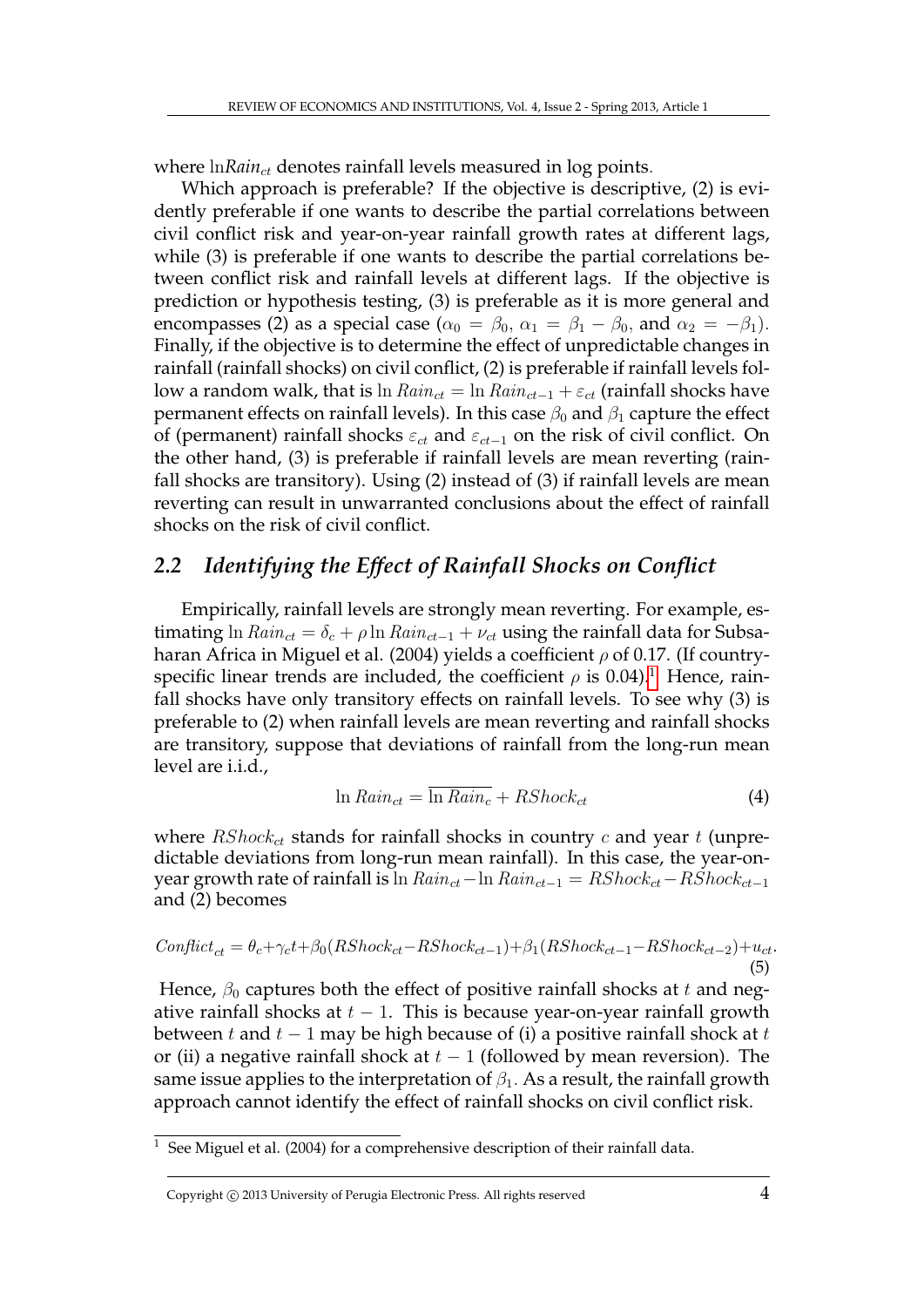On the other hand, substituting (4) into (3) yields

 $Conflict_{ct} = \theta_c + \gamma_c t + \alpha_0 RShock_{ct} + \alpha_1 RShock_{ct-1} + \alpha_2 RShock_{ct-2} + u_{ct}$  (6)

where the mean rainfall level  $\overline{\ln Rain_c}$  has been absorbed into  $\theta_c$ . Hence,  $\alpha_0$ ,  $\alpha_1$ , and  $\alpha_2$  capture the effect of current and past rainfall shocks on civil conflict risk.

Ciccone (2011) presents least-squares estimates for both the rainfall growth approach in (2) and the rainfall level approach in (3) using the data for Subsaharan Africa in Miguel et al. (2004). Table 1 reproduces his results using the rainfall level approach for conflict onset as well as conflict incidence. Conflict onset is a  $0/1$  variable capturing whether a conflict started in year  $t$ while conflict incidence is a  $0/1$  variable capturing whether there is a (possibly ongoing) conflict in year  $t.^2$  $t.^2$  In column (1) it can be seen that conflict onset at t is significantly more likely if rainfall levels at  $t-2$  are higher. Or put differently, positive (negative) rainfall shocks increase (decrease) the risk of civil conflict with a two-year lag. This is inconsistent with rainfall shocks affecting civil conflict risk through an opportunity-cost channel. Column (2) shows that negative rainfall shocks continue to lower civil conflict risk when the conflict incidence indicator is used. Note that this specification controls for lagged conflict incidence, as civil conflicts are persistent. Column (3) confirms the results in column (2) using a GMM approach. According to the point estimates in columns (1)-(3), a one-percentage-point decrease in rainfall lowers the risk of civil conflict two years later by between 0.12 and 0.16 percentage points. Columns (4)-(6) follow Miguel et al. (2004) and examine the link between civil conflict risk and year-on-year rainfall growth rates. This yields that civil conflict risk is significantly higher following low year-on-year rainfall growth at  $t - 1$ . This should not be interpreted as conflict risk being higher following negative rainfall shocks however. As shown in columns (1)-(3), conflict risk is lower following negative rainfall shocks. As year-on-year rainfall growth tends to be high following negative rainfall shocks (because of mean reversion), the fact documented in columns (1)-(3) that conflict risk is lower following negative rainfall shocks at t−2 translates into a negative partial correlation between conflict risk and lagged year-onyear rainfall growth in the specifications in columns (4)-(6).

The conclusion in Table 1, columns (1)-(3) that lower (higher) rainfall levels lower (raise) the risk of civil conflict seems at odds with Miguel and Satyanath's (2010, 2011) findings that there is no statistically significant link between conflict risk and rainfall levels. There are two reasons for this discrepancy. First Miguel and Satyanath (2010, 2011) do not present results for civil conflict onset. Second their results for civil conflict incidence do not control for lagged conflict incidence.[3](#page--1-0)

<sup>&</sup>lt;sup>2</sup> See Miguel et al. (2004) for a comprehensive description of their conflict data.

<sup>3</sup> In fact Miguel and Satyanath's (2010, 2011) finding can be recovered by dropping the lagged civil conflict incidence indicator in Table 1, columns (2)-(3).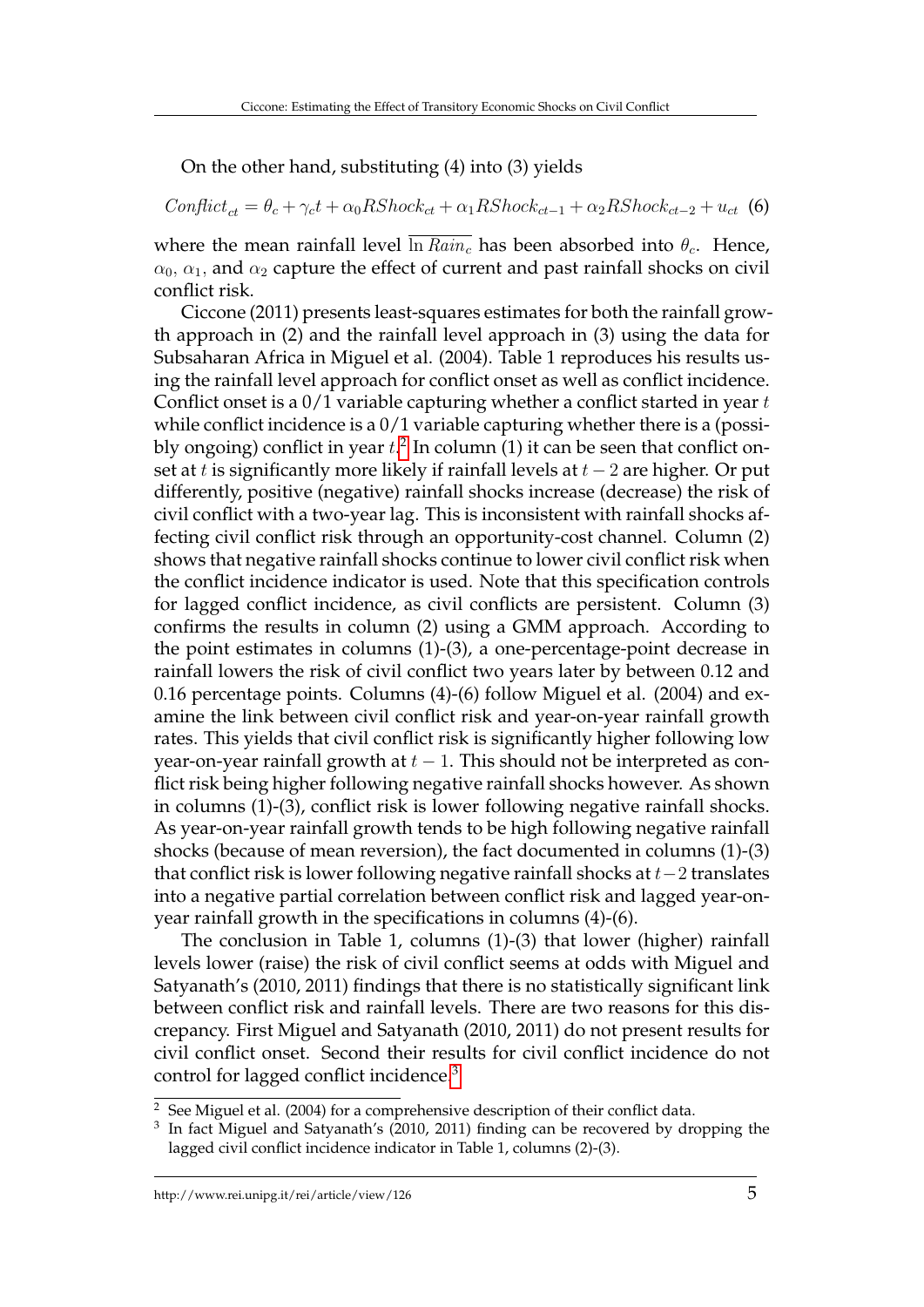|                      | (1)       | (2)        | (3)        | (4)       | (5)        | (6)        |
|----------------------|-----------|------------|------------|-----------|------------|------------|
|                      | onset     | incidence  | incidence  | onset     | incidence  | incidence  |
|                      | LS        | LS         | <b>GMM</b> | LS        | LS         | <b>GMM</b> |
|                      |           |            |            |           |            |            |
| Log Rainfall, t      | $-0,073$  | $-0.053$   | $-0.033$   |           |            |            |
|                      | (0.078)   | (0.068)    | (0.063)    |           |            |            |
|                      | [0.086]   | [0.066]    |            |           |            |            |
| Log Rainfall, t-1    | $-0,026$  | $-0.102$   | $-0.094$   |           |            |            |
|                      | (0.069)   | (0.069)    | (0.066)    |           |            |            |
|                      | [0.075]   | [0.075]    |            |           |            |            |
|                      |           |            |            |           |            |            |
| Log Rainfall, t-2    | $0.156**$ | $0.128*$   | $0.125*$   |           |            |            |
|                      | (0.068)   | (0.067)    | (0.064)    |           |            |            |
|                      | [0.074]   | [0.072]    |            |           |            |            |
| Rainfall Growth, t   |           |            |            | $-0,063$  | $-0,025$   | $-0,017$   |
|                      |           |            |            | (0.044)   | (0.042)    | (0.043)    |
|                      |           |            |            | [0.048]   | [0.043]    |            |
|                      |           |            |            |           |            |            |
| Rainfall Growth, t-1 |           |            |            | $-0.120*$ | $-0.129**$ | $-0.123**$ |
|                      |           |            |            | (0.062)   | (0.048)    | (0.049)    |
|                      |           |            |            | [0.068]   | [0.051]    |            |
| Lagged Incidence     |           | $0.274***$ | $0.280***$ |           | $0.277***$ | $0.282***$ |
|                      |           | (0.078)    | (0.078)    |           | (0.077)    | (0.077)    |
|                      |           | [0.082]    |            |           | [0.083]    |            |
|                      |           |            |            |           |            |            |
| <b>Country FE</b>    | yes       | yes        | yes        | yes       | yes        | yes        |
| <b>Country Trend</b> | yes       | yes        | yes        | yes       | yes        | yes        |
| <b>Observations</b>  | 555       | 743        | 743        | 555       | 743        | 743        |

#### *Table 1: Rainfall and Civil Conflict Onset/Incidence*

tion is least squares or system-GMM. Standard errors in parentheses are robust for arbitrary heteroskedasticity d clustered at the country level. Standard errors in square brackets also apply the STATA small-sample adjus ent preferred by Miguel and Satyanath (2010, 2011). The statistical theory behind hypothesis tests using th small- sample-adjusted standard errors assumes normally distributed and homoskedastic residuals (e.g. Greene,<br>1999 associated by Dallette country assumes normally distributed and homoskedastic residuals (by Concrete Food, page 101). Both the homiality assumption and the nonloskedasticity assumption are violated in linear prob<br>ability models, where the left-hand-side variable is either 0 or 1 as in the case of civil conflict onset and hypothesis tests using the small- sample-adjusted standard errors assumes normally distributed and (e.g. Wooldridge, 2002, page 454). I report standard errors incorporating the small-sample adjustment to facilitate comparison with Miguel and Satyanath (2010, 2011). \*Significantly different from zero at 90 percent confidence, \*\* 95 percent confidence, \*\*\* 99 percent confidence. Note: The left-hand-side variable is an indicator variable capturing civil conflict incidence. The method of estimaand clustered at the country level. Standard errors in square brackets also apply the STATA small-sample adjustment preferred by Miguel and Satyanath (2010, 2011). The statistical theory behind hypothesis tests using the 1990, page 161). Both the normality assumption and the homoskedasticity assumption are violated in linear prob-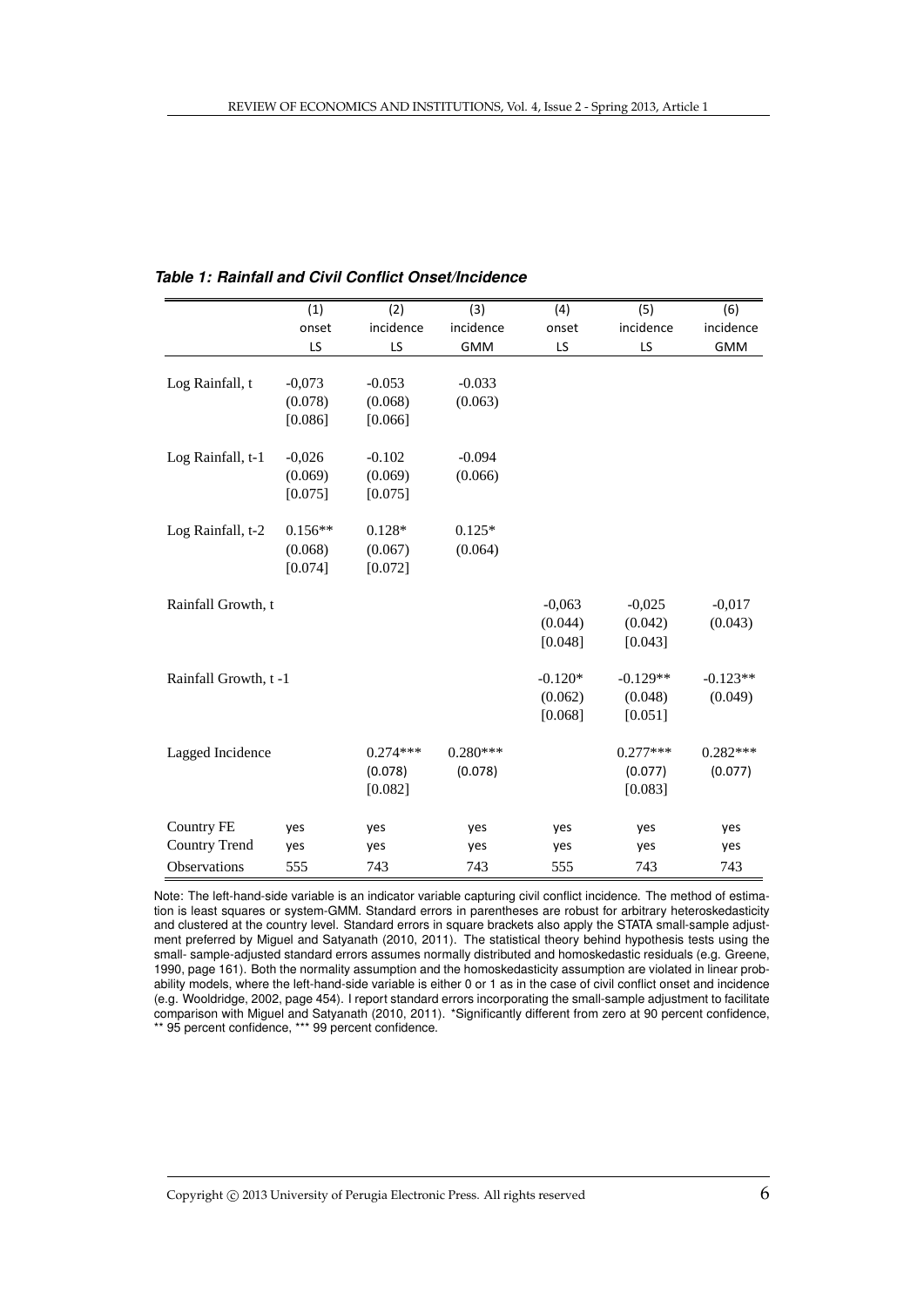## **3 Income Shocks and Civil Conflict**

There is a by now sizable literature in political science and economics on the effect of income on civil conflict risk (e.g. Collier and Hoeffler, 1998; Fearon and Laitin, 2003; Miguel et al. 2004; Hegre and Sambanis, 2006; Djankov and Reynal-Querol, 2010). A strand of this literature has focused on identifying causal effects of income shocks on conflict risk (e.g. Miguel et al. 2004; Bruckner and Ciccone, 2010; Bruckner et al. 2012). Because of feedback from civil conflict risk to income, this requires an instrumentalvariables approach. The main variables used as instruments so far are international commodity prices and rainfall, as these variables can be expected to have a causal (first-stage) effect on income in countries that rely on commodity exports and/or rainfed agriculture. As is well understood, international commodity prices and rainfall must affect civil conflict risk only through income for instrumental-variables estimates to have a causal interpretation.

A less well understood issue is that the appropriate instrumental-variables approach when estimating the effect of income shocks on civil conflict risk depends on whether the instrument has transitory or permanent effects on income. To see this point, consider the instrumental-variables approach of Miguel et al. (2004). They estimate the following (linear probability) model

$$
Conflict_{ct} = \theta_c + \gamma_c t + \beta_0 IncomeGr_{ct} + \beta_1 IncomeGr_{ct-1} + u_{ct}
$$
 (7)

where  $IncomeGr_{ct}$  is the growth rate of income between t and  $t-1$ . Current and lagged income growth rates are instrumented with current and lagged rainfall.<sup>[4](#page--1-0)</sup> Miguel et al.'s (2004) main finding is a statistically significant, negative effect of lagged income growth on civil conflict risk. They interpret this as evidence that negative income shocks increase the risk of civil conflict, which suggests that income shocks might affect civil conflict risk through an opportunity-cost channel.

But if rainfall shocks are transitory and have a transitory effect on income, Miguel et al.'s (2004) interpretation of their results may be unwarranted. In this case, income growth between t and  $t-1$  may be high because of (i) a transitory, positive income shock at  $t$  driven by a positive rainfall shock or (ii) a transitory, negative income shock at  $t-1$  driven by a negative rainfall shock (followed by mean reversion). If high income growth rates are sometimes due to mean reversion, the approach in (7) might produce a negative effect of income growth on civil conflict risk although civil conflict risk actually falls following negative (transitory) income shocks. To see whether this issue may be relevant in empirical practice, I first examine

<sup>&</sup>lt;sup>4</sup> The instruments used are current and lagged year-on-year rainfall growth rates. The issues discussed here would remain the same using current and lagged rainfall level instruments instead however.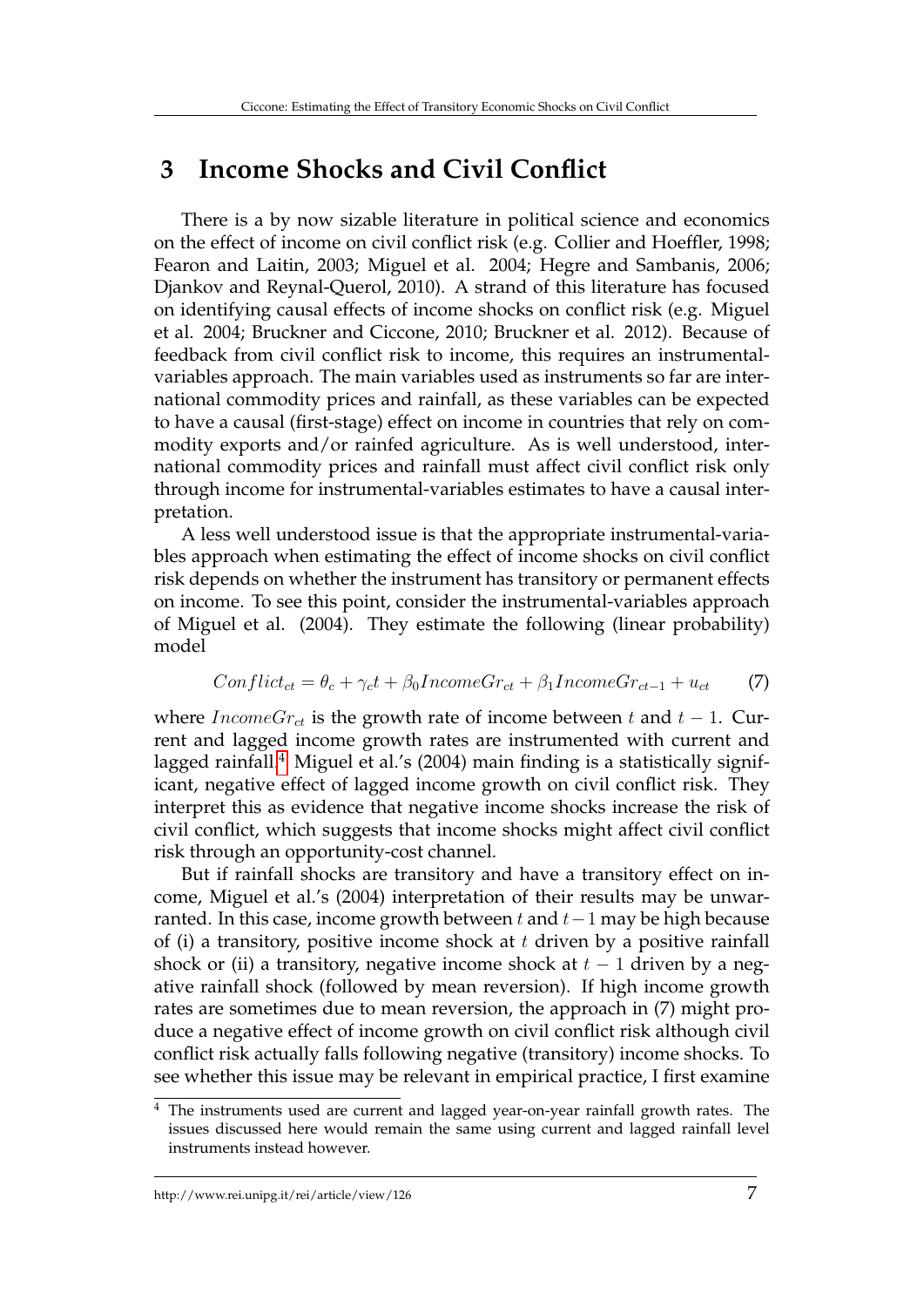if rainfall shocks have transitory or permanent effects on income in Miguel et al.'s (2004) data. As the evidence indicates transitory effects, I present two instrumental-variables approaches to estimate the effect of transitory income shocks on civil conflict risk. Both approaches suggest that civil conflict in Miguel et al.'s data is less likely following transitory, negative income shocks.

### *3.1 Do Rainfall Shocks Have Transitory Effects on Income?*

In principle, transitory rainfall shocks can have transitory or long-lasting (permanent) effects on income. To examine this issue, I follow Dell et al. (2012) and estimate

$$
\ln y_{ct} - \ln y_{ct-1} = \delta_c + \sum_{l=0}^{L} \delta_l \ln Rain_{ct-l} + u_{ct}
$$
 (8)

with least squares. This formulation implies that a one-percentage-point increase in rainfall raises income after L years by  $\delta_0 + \delta_1 + ... + \delta_L$  percentage points. Estimating  $(8)$  with Miguel et al.'s  $(2004)$  data yields<sup>[5](#page--1-0)</sup>

$$
\ln \hat{y}_{ct} - \ln \hat{y}_{ct-1} = \hat{\delta}_c + 0.06 \ln Rain_{ct-l} - 0.021 \ln Rain_{ct-l} - 0.041 \ln Rain_{ct-l} \tag{9}
$$

where  $\ln \hat{y}_{ct} - \ln \hat{y}_{ct-1}$  denotes the predicted growth rate of income;  $\hat{\delta}_c$  denotes estimated country-specific intercepts; and the numbers in parentheses are robust standard errors clustered at the country level. $^6$  $^6$  It can be seen that rainfall shock have a highly statistically significant, positive contemporaneous effect on income growth. A one-percentage-point increase in rainfall increases income growth by 0.06 percentage point on impact. But – because of mean reversion – lagged rainfall shocks have a negative effect on income growth. As a result, a positive rainfall shock only increases income growth by 0.039 (0.06-0.021) percentage points after one year and by -0.002 (0.06- 0.021-0.041) percentage points after two years. The hypothesis that rainfall shocks do not affect income after two years cannot be rejected at any conventional confidence level. Hence, positive rainfall shocks have a positive but transitory effect on income.

## *3.2 Estimating Transitory Income Shocks and Their Effect on Civil Conflict Risk*

As rainfall has a transitory effect on income, rainfall fluctuations can be used as an instrument to estimate the effect of transitory (but not permanent) income shocks on the risk of civil conflict. I now present two

Copyright  $\odot$  2013 University of Perugia Electronic Press. All rights reserved  $8$ 

<sup>&</sup>lt;sup>5</sup> See Miguel et al. (2004) for a comprehensive description of their rainfall and income data.<br><sup>6</sup> Results are similar when I also control for country-specific linear time trends. In this

Results are similar when I also control for country-specific linear time trends. In this case the rainfall coefficients (standard errors) are 0.058 (0.018), -0.019 (0.021), and -0.035 (0.017).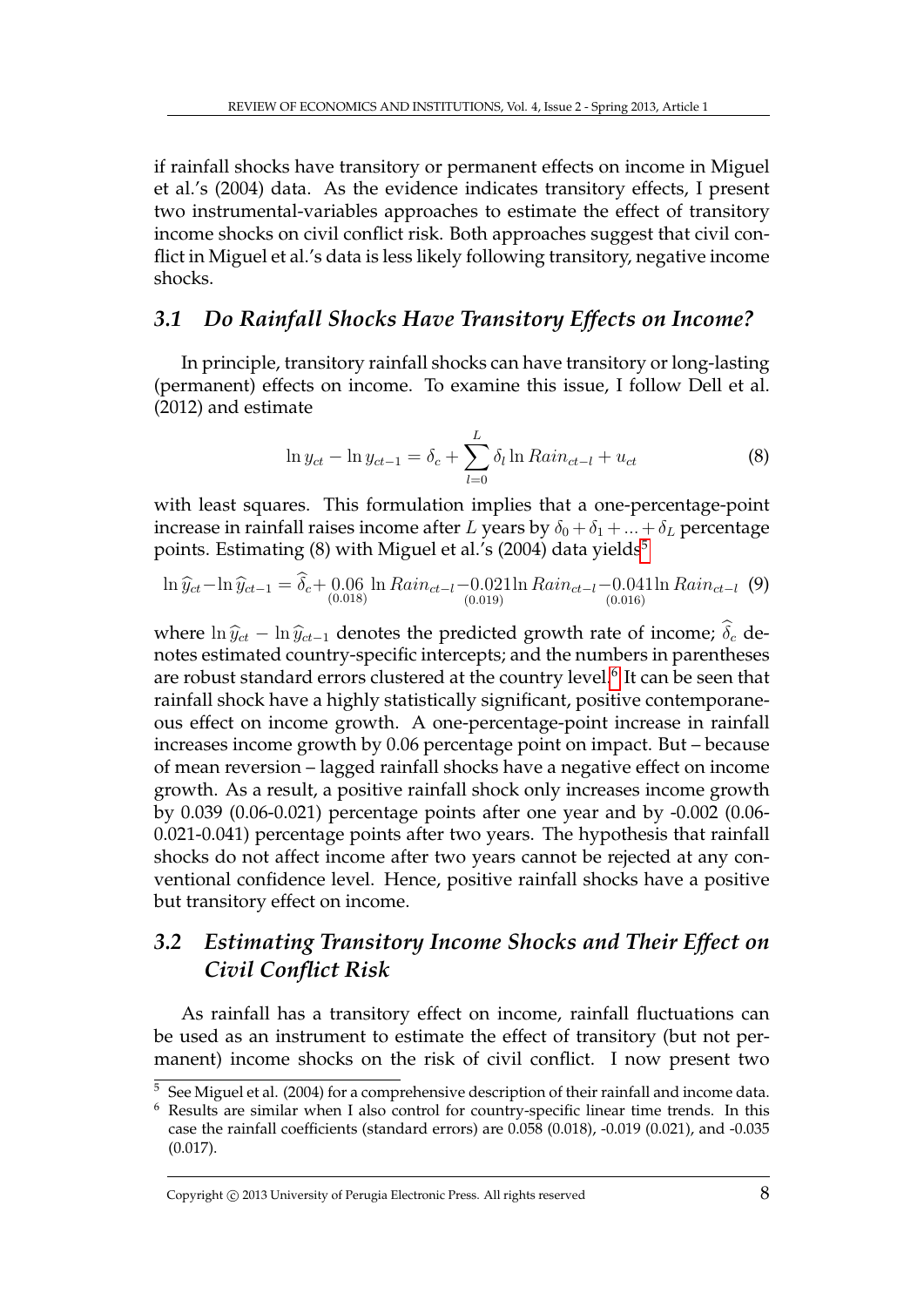instrumental-variable approaches to estimate the effect of transitory income shocks on civil conflict risk. The two approaches differ in the way they deal with income trends.

#### **3.2.1 Detrending Income with a Linear Trend**

In the simplest model of income dynamics, log income is given by stationary fluctuations around a deterministic, linear trend

$$
\ln y_{ct} = \eta_c + \lambda_c t + \varepsilon_{ct} \tag{10}
$$

where  $\varepsilon_{ct}$  captures transitory income shocks, including those due to rainfall shocks. The main question of interest is whether the transitory income shocks  $\varepsilon_{ct}$  affect the risk of civil conflict. This question can be addressed by estimating

$$
Conflict_{ct} = \theta_c + \gamma_c t + \alpha_0 \varepsilon_{ct} + \alpha_1 \varepsilon_{ct-1} + \alpha_2 \varepsilon_{ct-2} + u_{ct}.
$$
 (11)

While transitory income shocks are not directly observable, they can be backed out from (10) as  $\varepsilon_{ct} = \ln y_{ct} - (\eta_c + \lambda_c t)$ . Substituting this expression in (11) and collecting terms yields

$$
Conflict_{ct} = a_c + b_c t + \alpha_0 \ln y_{ct} + \alpha_1 \ln y_{ct-1} + \alpha_2 \ln y_{ct-2} + u_{ct}^{7}
$$
 (12)

The main empirical challenge in estimating (12) is that (changes in) civil conflict risk may feed back into income. To obtain consistent estimates of the effect of transitory income shocks on civil conflict risk, I therefore in-strument income by contemporaneous rainfall.<sup>[8](#page--1-0)</sup>

#### **3.2.2 Detrending Income with the Hodrick and Prescott Filter**

Taking the income trend to be linear is quite restrictive. Modern macroeconomics therefore uses the Hodrick and Prescott filter to remove income trends (e.g. Ravn and Uhlig, 2002). In this case, the effect of transitory income shocks on civil conflict risk cannot be estimated in a single step as in (12). Two steps are necessary. The first step detrends income with the Hodrick and Prescott filter and obtains transitory income shocks  $\widehat{\varepsilon}_{ct}$  as the difference between actual income and the estimated income trend. The second step estimates

$$
Conflict_{ct} = \alpha_c + \gamma_c t + \alpha_0 \hat{\varepsilon}_{ct} + \alpha_1 \hat{\varepsilon}_{ct-1} + \alpha_2 \hat{\varepsilon}_{ct-2} + u_{ct}
$$
(13)

using rainfall as an instrument for estimated transitory income shocks  $\widehat{\varepsilon}_{ct}$ .<sup>[9](#page--1-0)</sup>

<sup>&</sup>lt;sup>7</sup> The country-specific linear trend in (12) is a combination of  $\theta_c + \gamma_c t$  and  $\eta_c + \lambda_c t$ .

 $8$  More precisely, each log income level on the right-hand side of (12) is instrumented by the corresponding contemporaneous log rainfall level. Hence, the set of instruments is ln*Rain*ct, ln*Rain*ct−1, and ln*Rain*ct−2.

Regressing the income shocks  $\hat{\varepsilon}_{ct}$  obtained with the Hodrick and Prescott filter on current and lagged log rainfall levels yields least-squares coefficients of 0.033 and 0.034 respec-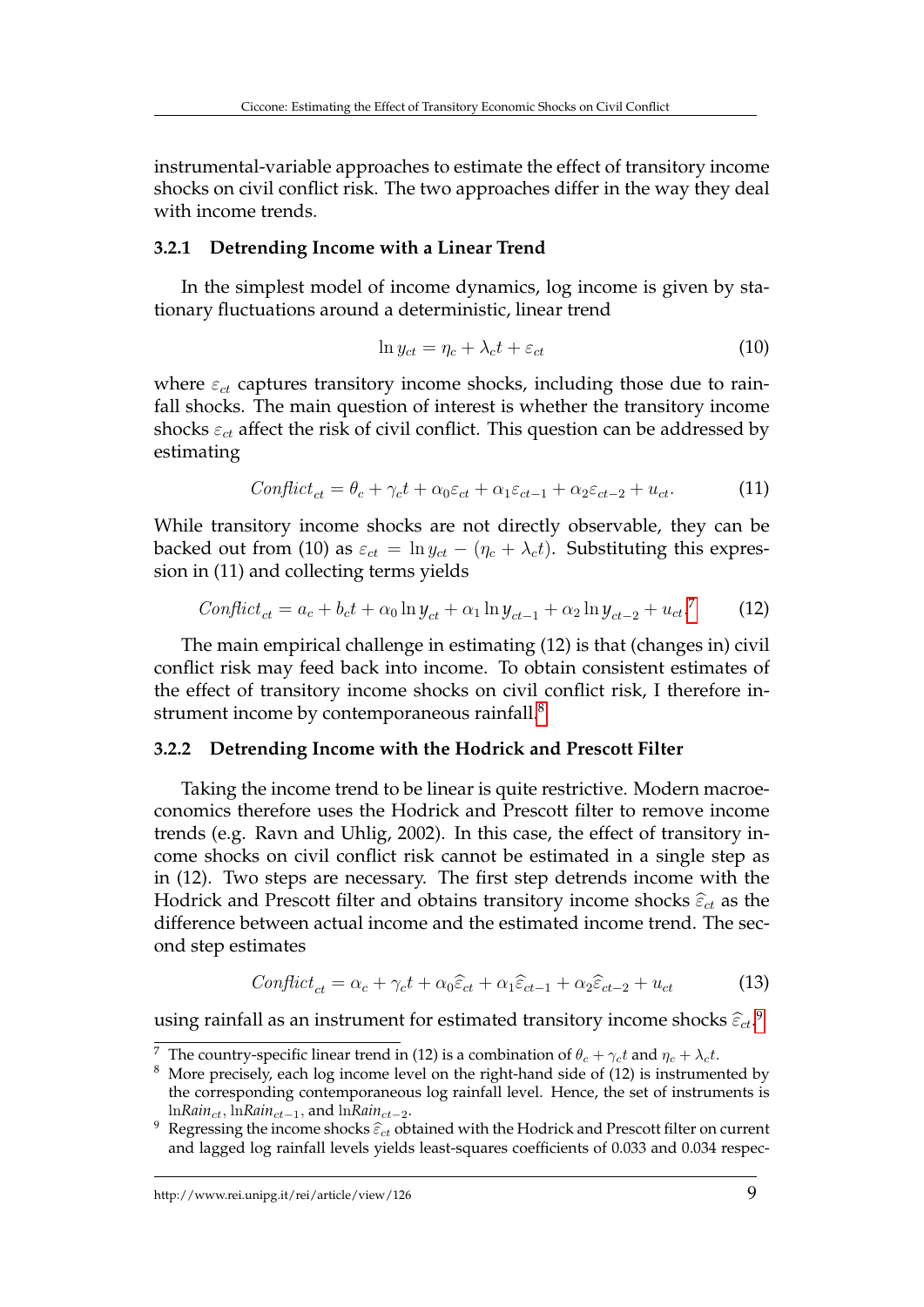|                                       | (1)      | (2)       | (3)     | (4)       |
|---------------------------------------|----------|-----------|---------|-----------|
|                                       | onset    | incidence | onset   | incidence |
|                                       | 2SLS     | 2SLS      | 2SLS    | 2SLS      |
|                                       |          |           |         |           |
| Log Income t                          | $-1,276$ | $-0,678$  |         |           |
|                                       | (1.25)   | (1.202)   |         |           |
| Log Income t-1                        | 1,598    | $-0,59$   |         |           |
|                                       | (1.53)   | (1.57)    |         |           |
| Log Income t-2                        | 1,703    | $2.105*$  |         |           |
|                                       | (1.242)  | (1.25)    |         |           |
| Income Deviation from (HP) Trend, t   |          |           | 0,794   | 0,351     |
|                                       |          |           | (2.35)  | (1.202)   |
| Income Deviation from (HP) Trend, t-1 |          |           | 1,929   | $-0,19$   |
|                                       |          |           | (1.578) | (2.24)    |
|                                       |          |           |         |           |
| Income Deviation from (HP) Trend, t-2 |          |           | 3.109*  | 3.072*    |
|                                       |          |           | (1.702) | (1.69)    |
| Lagged Incidence                      |          | $0.213**$ |         | $0.218**$ |
|                                       |          | (0.105)   |         | (0.096)   |
| <b>Country FE</b>                     | yes      | yes       | yes     | yes       |
| <b>Country Trend</b>                  | yes      | yes       | yes     | yes       |
| Observations                          | 555      | 743       | 555     | 743       |

heteroskedasticity and clustered at the country level. \*Significantly different from zero at 90 percent confidence, \*\* 95 percent confidence, \*\*\* 99 percent confidence. Note: The method of estimation is two-stage least squares. Standard errors in parentheses are robust for arbitrary

#### confidence, \*\* 95 percent confidence, \*\*\* 99 percent confidence. *3.3 Do Negative, Transitory Income Shocks Raise Civil Conflict Risk?*

I now use the two instrumental-variables approaches to estimate the effect of (transitory) income shocks on civil conflict risk with the Miguel et al.'s (2004) data.

The results in Table 2, columns (1)-(2) are based on (12) and hence assume a linear income trend. The method of estimation is 2SLS using lnRain<sub>ct</sub>, ln*Rain<sub>ct−1</sub>*, and ln*Rain<sub>ct−2</sub>* as instruments. The reported standard errors are robust for arbitrary heteroskedasticity and clustered at the country level. Results in column (1) measure civil conflict using the conflict onset indica-

tively. The corresponding robust standard errors clustered at the country level are 0.011 and 0.013. Hence, current and lagged rainfall are highly statistically significant determinants of the income shocks obtained with the Hodrick and Prescott filter. Further rainfall lags enter statistically insignificantly.

Copyright  $\odot$  2013 University of Perugia Electronic Press. All rights reserved  $10$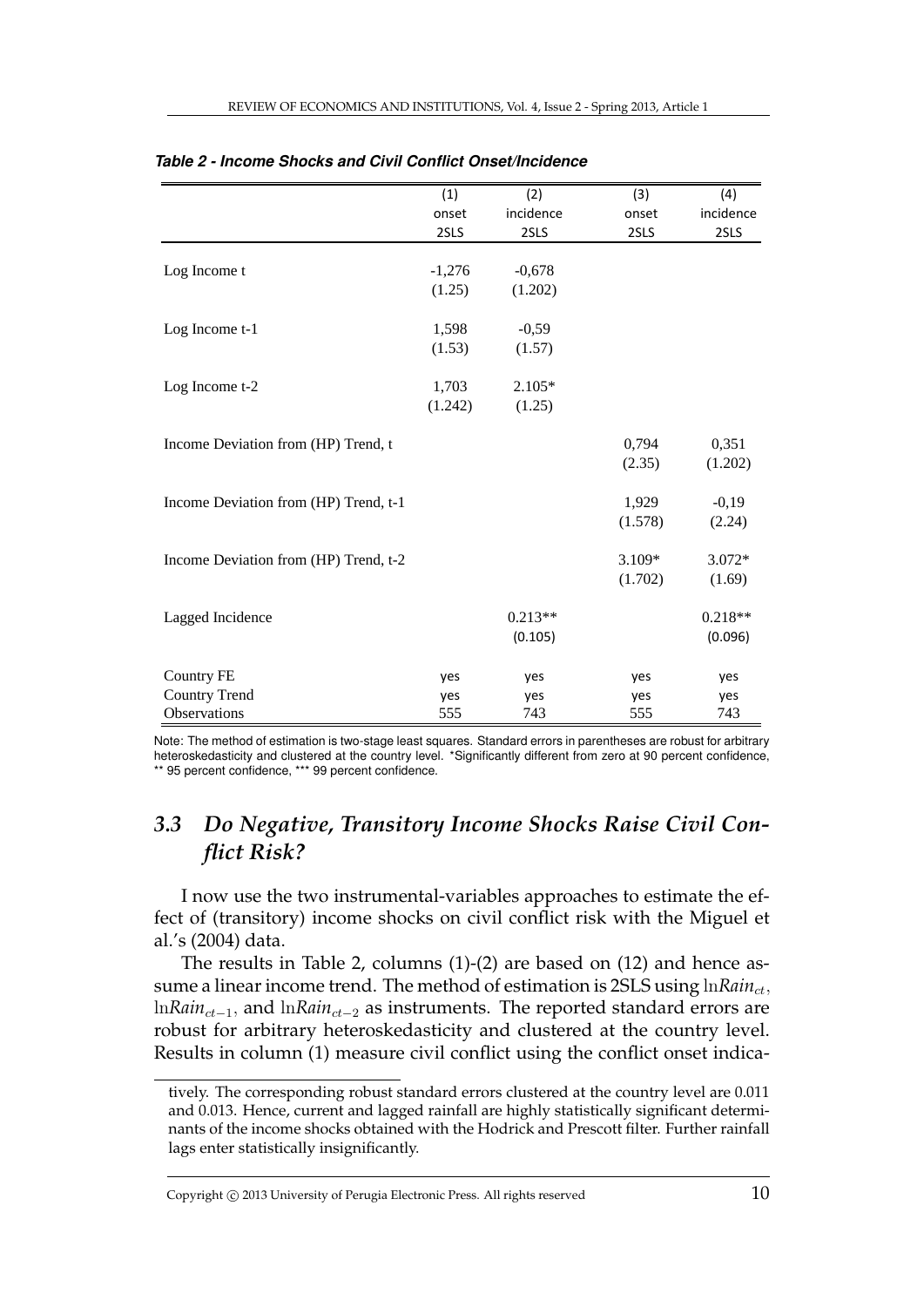tor and results in column (2) using the conflict incidence indicator. Using the civil conflict onset indicator, there is no statistically significant relationship between transitory income shocks and civil conflict risk. But using the conflict incidence indicator, I find that negative income shocks lower civil conflict risk with a two-year lag. The effect is sizable. According to the point estimate in column (2), a one-percent increase in income raises civil conflict risk two years later by more than 2 percentage points. This finding stands in contrast with Miguel et al.' (2004) conclusion that negative income shocks raise civil conflict risk.

The results in Table 2, columns (3)-(4) are based on (13) with income detrended using a Hodrick-Prescott filter. As the data is annual, I follow Ravn and Uhlig (2002) and use a filter parameter value of 6.25. The method used to estimate (13) is 2SLS with ln*Rain<sub>ct*</sub>, ln*Rain*<sub>ct−1</sub>, and ln*Rain*<sub>ct−2</sub> as instruments. The reported standard errors are robust for arbitrary heteroskedas-ticity and clustered at the country level.<sup>[10](#page--1-0)</sup> Results in column (3) measure civil conflict using the conflict onset indicator and results in column (4) using the conflict incidence indicator. The empirical results indicate that negative, transitory income shocks lower civil conflict risk with a two-year lag, whether I use the civil conflict onset indicator or the civil conflict incidence indicator. The effect is again quite large. According to the point estimates in columns (3) and (4), a one-percent increase in income raises civil conflict risk two years later by more than 3 percentage points.

The empirical results in Table 2 indicate that, if anything, negative income shocks lower the risk of civil conflict in Subsaharan Africa. I reach a different conclusion than Miguel et al. (2004) because my empirical approach takes into account that rainfall has a transitory effect on income. This implies that an instrumental-variables strategy to estimate the effect of income shocks on civil conflict risk based on rainfall can at best estimate the effect of transitory income shocks. It also implies that year-on-year income growth rates cannot be used as measures of income shocks, as income growth may be low because of contemporaneous negative transitory income shocks or because of mean reversion following positive transitory income shocks. My finding that transitory negative income shocks do not increase civil conflict risk is inconsistent with transitory income shocks affecting civil conflict risk through an opportunity-cost channel.

## **4 Conclusion**

Economists and political scientists have argued that differences in the risk of civil conflict across countries and over time may be partly driven by differences in the opportunity cost of participating in civil conflicts. As

 $10$  Even though the regressors of interest are estimated, the 2SLS approach yields standard errors that are valid for testing the null hypothesis of no effect (see Wooldridge, 2002, Section 6.1.2).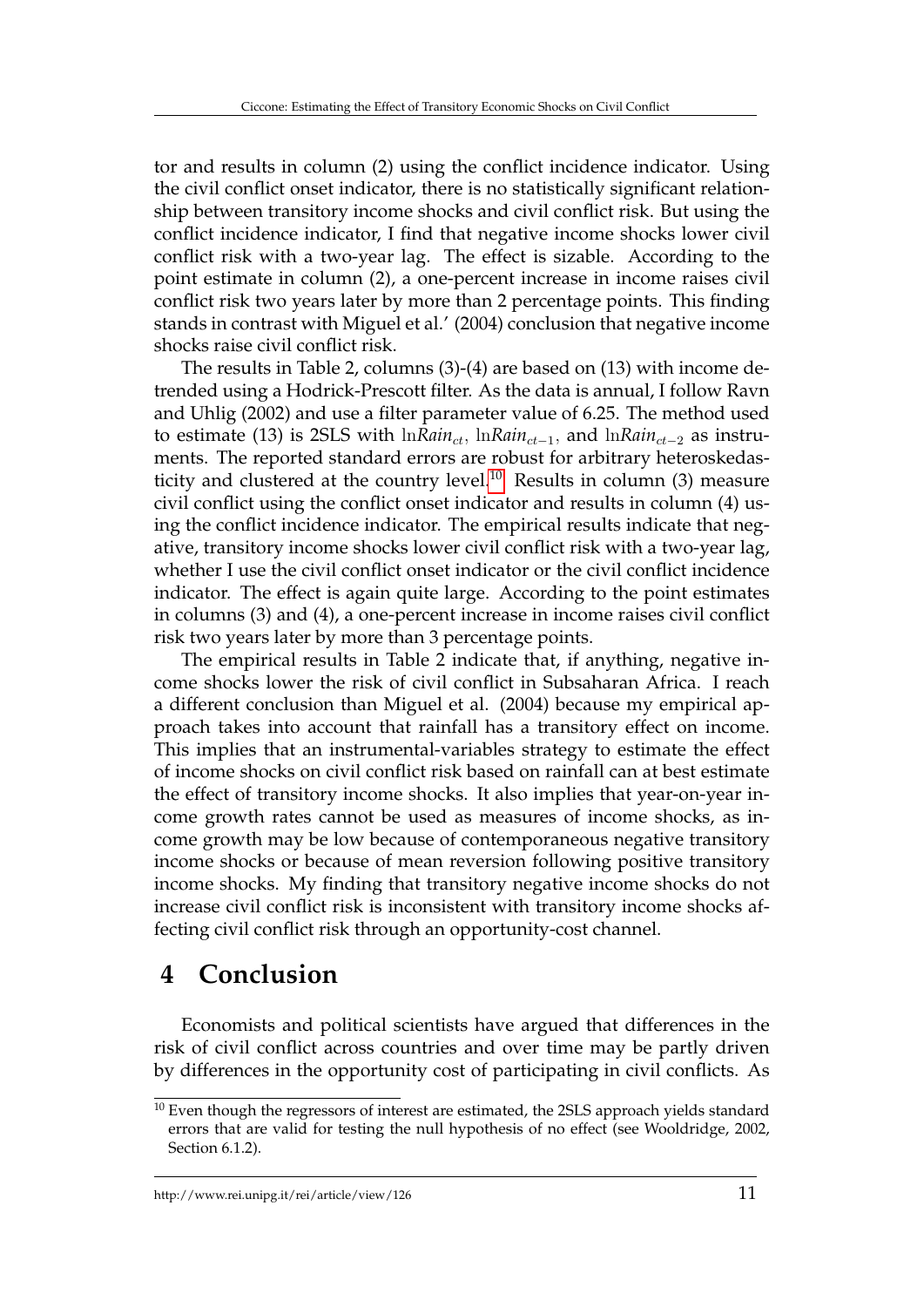made clear by Chassang and Miquel's (2009) theoretical analysis, one way to test for the opportunity-cost effect is to examine civil conflict risk following (transitory) shocks that affect contemporaneous but not long-run productivity, as such shocks should change the opportunity cost of fighting but not the (generally unobservable) prize. Estimation of the effect of transitory income shocks on civil conflict risk is still not fully understood however. I argue that the appropriate approach has to be tailored to the (lack of) persistence of the income shocks. The failure to do so may lead to the conclusion that adverse income shocks increase the risk of civil conflict – which would seem consistent with an opportunity-cost channel – when they actually lower civil conflict risk. I illustrate this point by revisiting Miguel et al.'s (2004) conclusion that negative income shocks increase the risk of conflict in Subsaharan Africa. I conclude that negative, transitory income shocks lower the risk of civil conflict.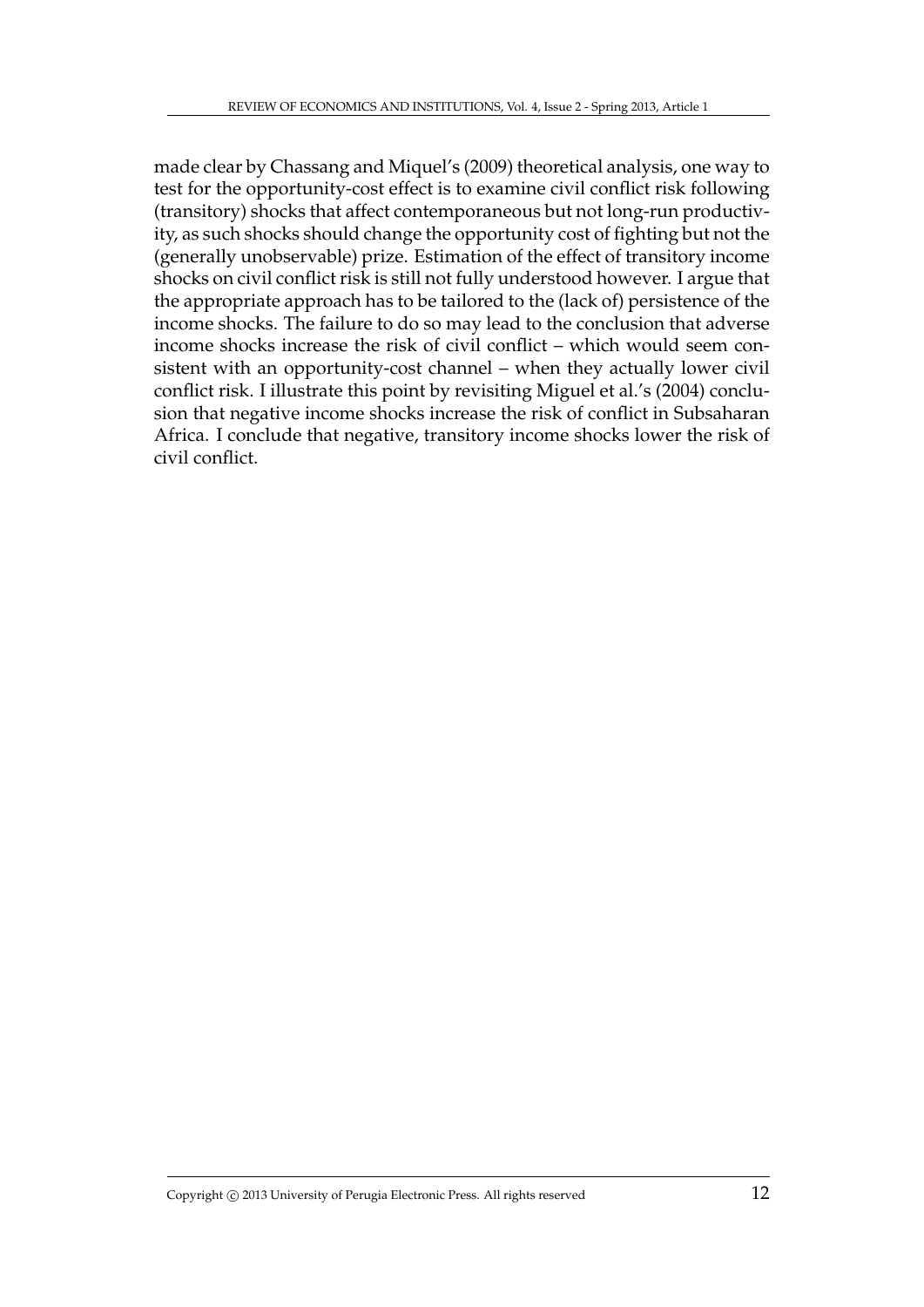# **References**

Bruckner, M., Ciccone, A., 2010. International Commodity Prices, Growth and the Outbreak of Civil War in Sub-Saharan Africa. Economic Journal 120, 519-534. [doi:10.1111/j.1468-0297.2010.02353.x](http://dx.doi.org/10.1111/j.1468-0297.2010.02353.x)

Bruckner, M., Ciccone, A., Tesei, A., 2012. Oil, Income, and Democracy. Review of Economics and Statistics 94, 389-399. [doi:10.1162/REST](http://dx.doi.org/10.1162/REST_a_00201) a 00201

Buhaug, H., 2010. Climate Not to Blame for African Civil Wars. Proceedings of the National Academy of Sciences of the USA 107, 16477-16482. [doi:10.1073/pnas.1005739107](http://dx.doi.org/10.1073/pnas.1005739107)

Burke, M.B., Miguel, E., Satyanath, S., Dykema, J.A., Lobell, D.B., 2009. Warming Increases the Risk of Civil War in Africa. Proceedings of the National Academy of Sciences of the USA 106, 20670-20674. [doi:10.1073/pnas.0907998106](http://dx.doi.org/10.1073/pnas.0907998106)

Chassang, S., Miquel, G.P. i., 2009. Economic Shocks and Civil War. Quarterly Journal of Political Science 4, 211-228. [doi:10.1561/100.00008072](http://dx.doi.org/10.1561/100.00008072)

Ciccone, A., 2011. Economic Shocks and Civil Conflict: A Comment. American Economic Journal: Applied Economics 3, 215-227. [doi:10.1257/app.3.4.215](http://dx.doi.org/10.1257/app.3.4.215)

Collier, P., Hoeffler, A., 1998. On Economic Causes of Civil War. Oxford Economic Papers 50, 563-573. [doi:10.1093/oep/50.4.563](http://dx.doi.org/10.1093/oep/50.4.563)

Dell, M., Jones, B., Olken, B., 2012. Climate Shocks and Economic Growth: Evidence from the Last Half Century. American Economic Journal: Macroeconomics 4, 66-95. [doi:10.1257/mac.4.3.66](http://dx.doi.org/10.1257/mac.4.3.66)

Djankov, S., Reynal-Querol, M., 2010. Poverty and Civil War: Revisiting the Evidence. The Review of Economics and Statistics 92, 1035-1041. [doi:10.1162/REST](http://dx.doi.org/10.1162/REST_a_00046)<sub>-a-00046</sub>

Greene, W.H., 1990. Econometric Analysis. Macmillan, New York, NY.

Fearon, J.D., 2007. Economic Development, Insurgency, and Civil War. In Helpman, E., (Ed.), Institutions and Economic Performance, Harvard University Press, Cambridge, MA. pp. 292-328.

Fearon, J.D., Laitin, D.D., 2003. Ethnicity, Insurgency, and Civil War. American Political Science Review 97, 75-90. [doi:10.1017/S0003055403000534](http://dx.doi.org/10.1017/S0003055403000534)

Hegre, H., Sambanis, N., 2006. Sensitivity Analysis of Empirical Results on Civil War Onset. Journal of Conflict Resolution 50, 508-535. [doi:10.1177/0022002706289303](http://dx.doi.org/10.1177/0022002706289303)